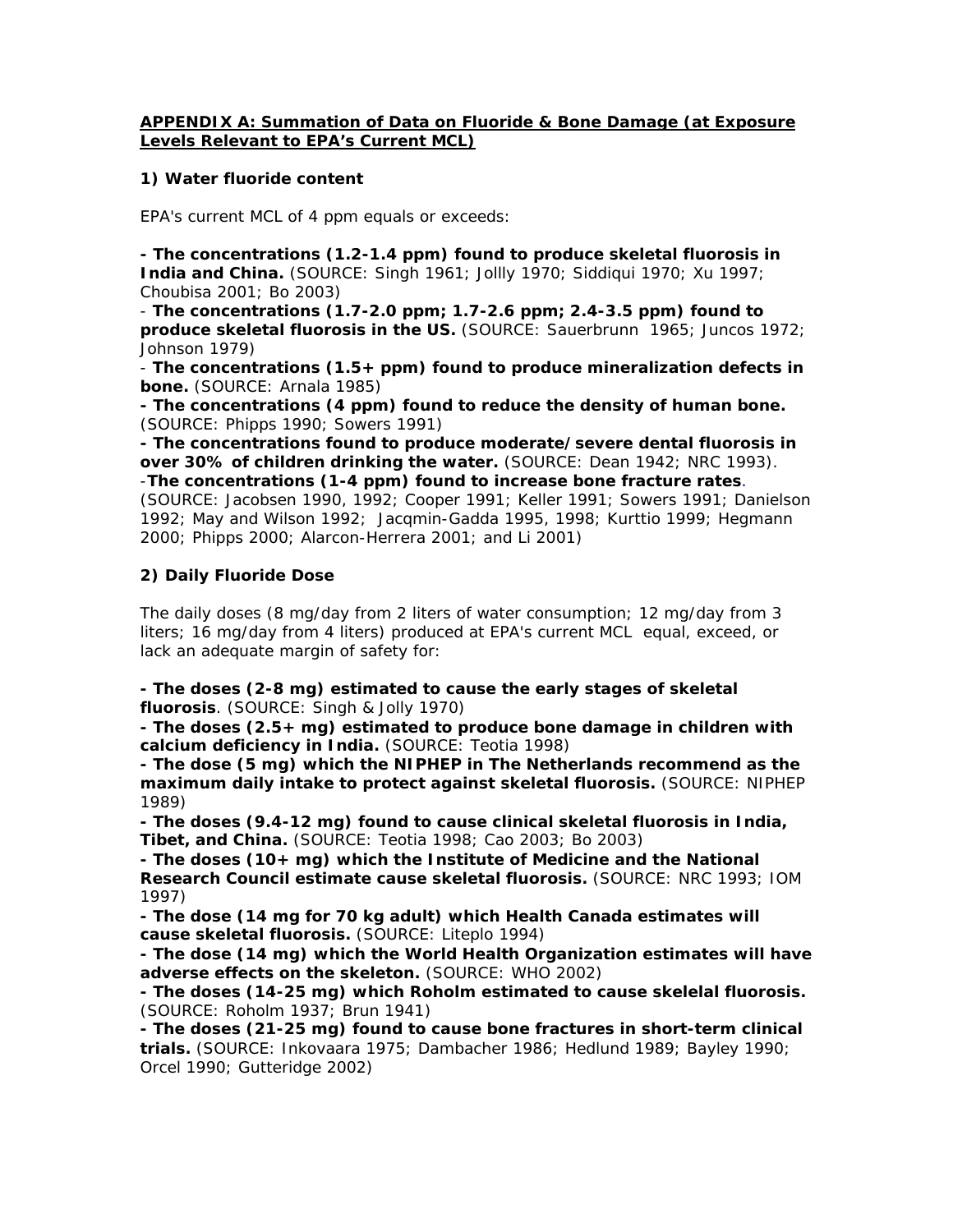#### **3) Serum fluoride content**

*The serum fluoride levels (up to 14.1 umol/l – SOURCE: Johnson 1979) produced at half (i.e. 2 ppm) the EPA's MCL equal or exceed:*

**- The serum fluoride levels (2-5 umol/L) associated with altered bone cell activity.** (SOURCE: *Farley 1983; Taves 1970; Pak 1989*)

- **The serum fluoride levels (5+ umol/L) which Mayo Clinic scientists estimate could cause bone damage**. (SOURCE: *Johnson 1979*)

**- The serum fluoride levels (5.3-14.6 umol/L) found in humans with skeletal fluorosis.** (SOURCE: *Singla 1976; Li 1986; Li 1990; Susheela 1996;. Barot 1998; Savas 2001; Yildiz 2003*)

**- The serum fluoride levels (7.6+ umol/L) associated with mineralization defects in rat bone.** (SOURCE: *Turner 1996; see also: Ittel 1992*)

**- The serum fluoride levels (8.2 umol/L) associated with increased osteosarcomas (bone cancers) in rats.** (SOURCE: *NTP 1990*)

**- The serum fluoride levels (9 - 10.8 umol/L) associated with reduced bone strength in rats.** (SOURCE: *Turner 1995; Turner 1996; Turner 2001*).

**- The serum fluoride levels (10.5-12.1 umol/L) associated with severe dental fluorosis in an area with severe endemic fluorosis.** (SOURCE: *Jin 2003*).

### **4) Bone fluoride content**

*The \*average\* bone fluoride levels (6,100-6,400 ppm; SOURCE: Zipkin 1958; Gordin & Corbin 1992) found in adults at the EPA's MCL equal or exceed:*

**- The bone fluoride levels (2,500 - 4,500 ppm) associated with reduced strength of animal bone**. (SOURCE: *Mosekilde 1987; Turner 1993; Lafage 1995; Sogaard 1995*)

**- The bone fluoride levels (3,400 ppm) associated with increased mineralization defects in people with kidney disease**. (SOURCE: *Ng 2004*)

**- The bone fluoride levels (3,500-4,000 ppm) associated with bone changes in occupational skeletal fluorosis.** (SOURCE: *Franke 1975; Baud 1978*)

**- The bone fluoride levels (4,570 ppm) associated with bone mineralization defects in humans.** (SOURCE: *Boivin 1993*)

**- The bone fluoride levels (6,000 ppm) which the US Public Health Service associates with the first clinical phase of skeletal fluorosis**. (SOURCE: *PHS 1991*)

**- The bone fluoride levels (6,100 ppm) found in a US citizen with crippling skeletal fluorosis.** (SOURCE: *Sauerbrunn 1965*)

**- The bone fluoride levels (6,000-7,000 ppm) estimated to be the "toxic threshold" by modern proponents of fluoride as a drug for osteoporosis.** (SOURCE: *Zerwekh 1996*)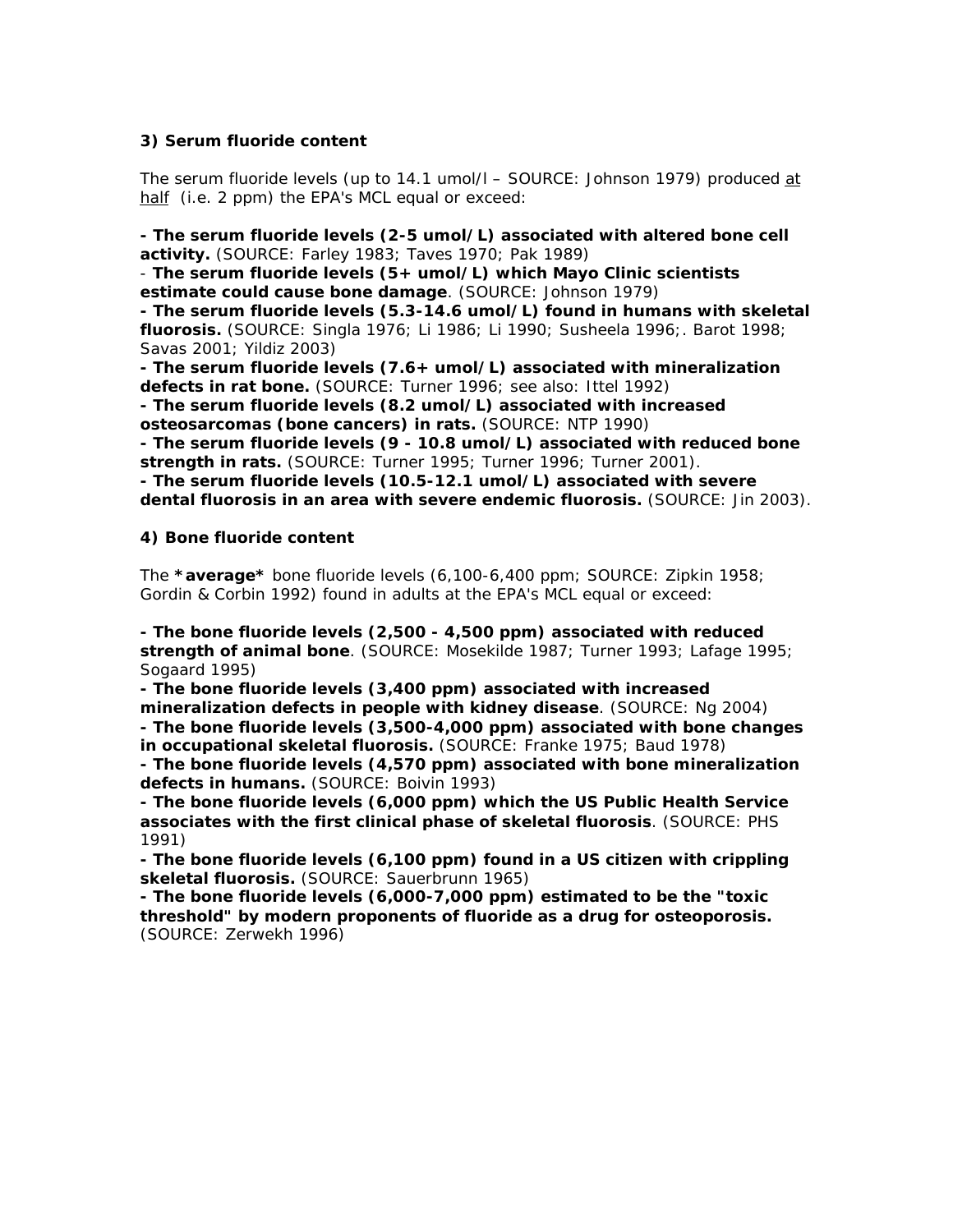## **REFERENCES for APPENDIX A:**

Alarcon-Herrera MT, et al. (2001). Well Water Fluoride, Dental fluorosis, Bone Fractures in the Guadiana Valley of Mexico. *Fluoride* 34(2): 139-149.

Arnala I, et al. (1985). Effects of fluoride on bone in Finland. Histomorphometry of cadaver bone from low and high fluoride areas. *Acta Orthopaedica Scandinavica* 56(2):161-6.

Barot VV. (1998). Occurrence of endemic fluorosis in human population of North Gujarat, India: human health risk*. Bulletin of Environmental Contamination and Toxicology* 61: 303-10.

Baud CA, et al. (1978). Value of the bone biopsy in the diagnosis of industrial fluorosis. *Virchows Archiv A. Pathological Anatomy and Histology* 380(4): 283-97.

Bayley TA, et al. (1990). Fluoride-induced fractures: relation to osteogenic effect. *Journal of Bone and Mineral Research* 5(Suppl 1):S217-22.

Bo Z, et al. (2003). Distribution and risk assessment of fluoride in drinking water in the West Plain region of Jilin Province, China. *Environmental Geochemistry and Health* 25: 421-431.

Boivin G, et al. (1993). Relationship between bone fluoride content and histological evidence of calcification defects in osteoporotic women treated long term with sodium fluoride. *Osteoporosis International* 3(4):204-8.

Brun G, Buchwald H, Roholm K. (1941). [The excretion of fluorine in the urine of cryolite workers with chronic fluorine poisoning]. *Acta Medica Scandinavica* 106: 261-273.

Cao J, et al. (2003). Brick tea fluoride as a main source of adult fluorosis*. Food and Chemical Toxicology* 41: 535-42.

Choubisa SL, et al. (2001). Endemic fluorosis in Rajasthan. *Indian Journal of Environmental Health* 43: 177-89.

Cooper C, et al. (1991). Water fluoridation and hip fracture. Letter. *Journal of the American Medical Association* 266: 513-514. (A reanalysis of data presented in 1990 paper).

Danielson C, et al. (1992). Hip fractures and fluoridation in Utah's elderly population. *Journal of the American Medical Association* 268(6): 746-748.

Franke J, et al. (1975). Industrial fluorosis. *Fluoride* 8(2): 61-83.

Gordon SL, Corbin SB. (1992). Summary of Workshop on Drinking Water Fluoride Influence on Hip Fracture on Bone Health. *Osteoporosis International* 2: 109-117.

Gutteridge DH, et al. (2002). A randomized trial of sodium fluoride (60 mg) +/- estrogen in postmenopausal osteoporotic vertebral fractures: increased vertebral fractures and peripheral bone loss with sodium fluoride; concurrent estrogen prevents peripheral loss, but not vertebral fractures. *Osteoporosis International* 13(2):158-70.

Hedlund LR, Gallagher JC. (1989). Increased incidence of hip fracture in osteoporotic women treated with sodium fluoride. *Journal of Bone and Mineral Research* 4:223-5.

Hegmann KT, et al. (2000). The effects of fluoridation on degenerative joint disease (DJD) and hip Fractures. Abstract # 71 of the 33rd annual meeting of the Society for Epidemiological Research. *American Journal of Epidemiology* S18.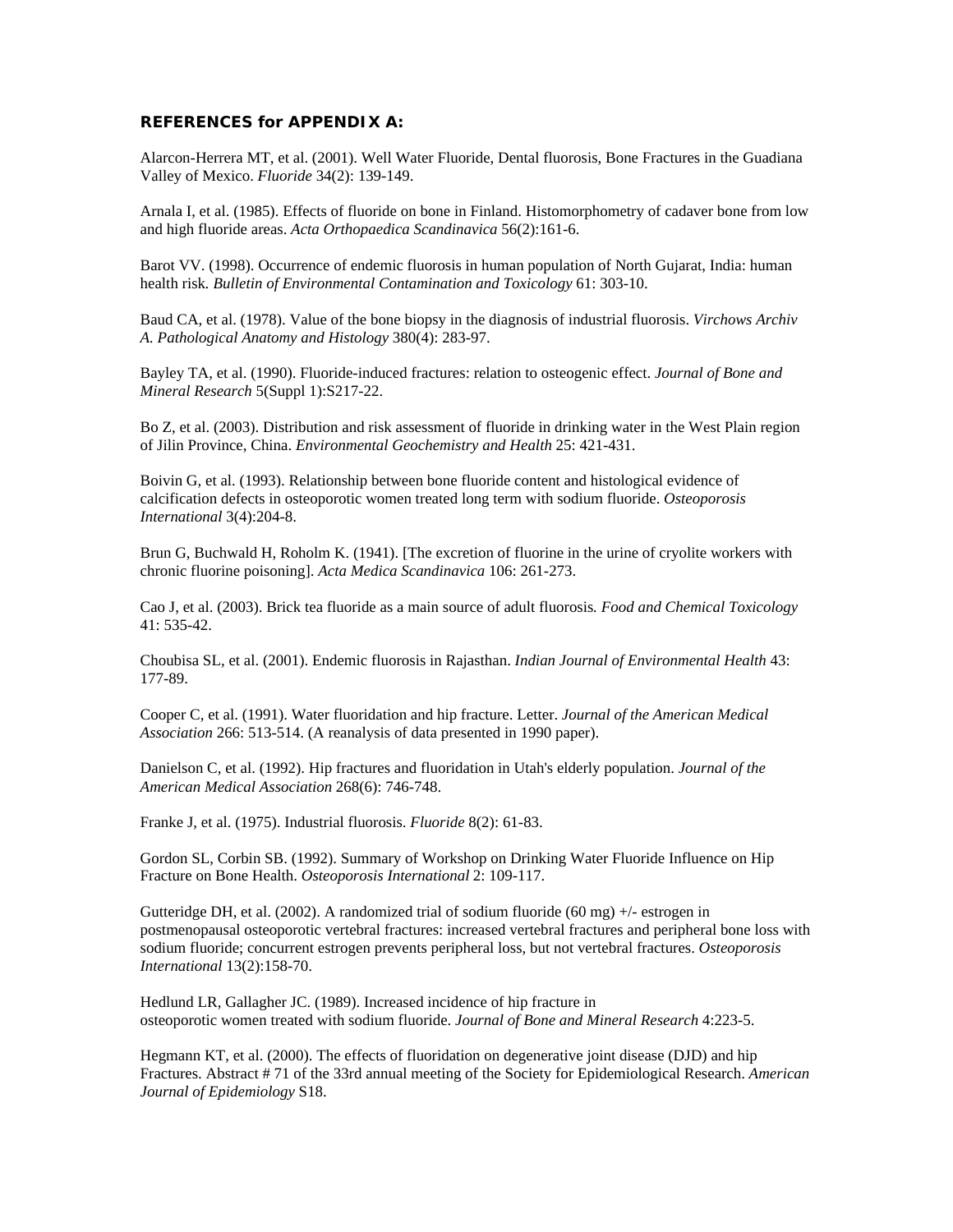Hodge HC. (1979). The Safety of Fluoride Tablets or Drops. In: Johansen E, Taves DR, Olsen TO, Eds. Continuing Evaluation of the Use of Fluorides. AAAS Selected Symposium. Westview Press, Boulder, Colorado. pp. 253-274.

Huraib S, et al. (1993). Pattern of renal osteodystrophy in haemodialysis patients in Saudi Arabia. *Nephrology Dialysis Transplantation* 8: 603-8.

Husdan H, et al. (1976). Serum ionic fluoride: normal range and relationship to age and sex. *Clinical Chemistry* 22: 1884-8.

Inkovaara J, et al. (1975). Prophylactic fluoride treatment and aged bones. *British Medical Journal* 3(5975):73-4.

Institute of Medicine [IOM]. (1997). Dietary Reference Intakes for Calcium, Phosphorus, Magnesium, Vitamin D, and Fluoride. Standing Committee on the Scientific Evaluation of Dietary Reference Intakes, Food and Nutrition Board. National Academy Press.

Ittel TH, et al. (1992). Effect of fluoride on aluminum-induced bone disease in rats with renal failure. *Kidney International* 41: 1340-1348.

Jacobsen SJ, et al. (1992). The association between water fluoridation and hip fracture among white women and men aged 65 years and older; a national ecologic study. *Annals of Epidemiology* 2: 617-626.

Jacobsen SJ, et al. (1990). Regional variation in the incidence of hip fracture: US white women aged 65 years and olders. *Journal of the American Medical Association* 264(4): 500-2.

Jacqmin-Gadda H, et al. (1998). Risk factors for fractures in the elderly. *Epidemiology* 9(4): 417-423.

Jacqmin-Gadda H, et al. (1995). Fluorine concentration in drinking water and fractures in the elderly. *Journal of the American Medical Association* 273: 775-776.

Jin C, et al. (2003). Prevention and control of brick-tea type fluorosis-a 3-year observation in Dangxiong, Tibet. *Ecotoxicology and Environmental Safefy* 56: 222-7.

Johnson W, et al. (1979). Fluoridation and bone disease in renal patients. In: Johansen E, Taves DR, Olsen TO, Eds. Continuing Evaluation of the Use of Fluorides. AAAS Selected Symposium. Westview Press, Boulder, Colorado. pp. 275-293.

Jolly SS. (1970). Hydric fluorosis in Punjab (India). In: Vischer TL. Fluoride in Medicine. Hans Huber: Switzerland. pp. 106-121.

Juncos LI, Donadio JV Jr. (1972). Renal failure and fluorosis. *Journal of the American Medical Association* 222: 783-5.

Keller C. (1991) Fluorides in drinking water. Unpublished results. Discussed in: Gordon SL, Corbin SB. (1992). Summary of Workshop on Drinking Water Fluoride Influence on Hip Fracture on Bone Health. *Osteoporosis International* 2: 109-117.

Kurttio PN, et al. (1999). Exposure to natural fluoride in well water and hip fracture: A cohort analysis in Finland. *American Journal of Epidemiology* 150(8): 817-824.

Lafage MH, et al. (1995). Comparison of alendronate and sodium fluoride effects on cancellous and cortical bone in minipigs. A one-year study*. Journal of Clinical Investigation* 95(5):2127-33.

Li C, Ke X. (1990). Ionic, nonionic, and total fluoride in human serum. *Fluoride* 23: 164-170.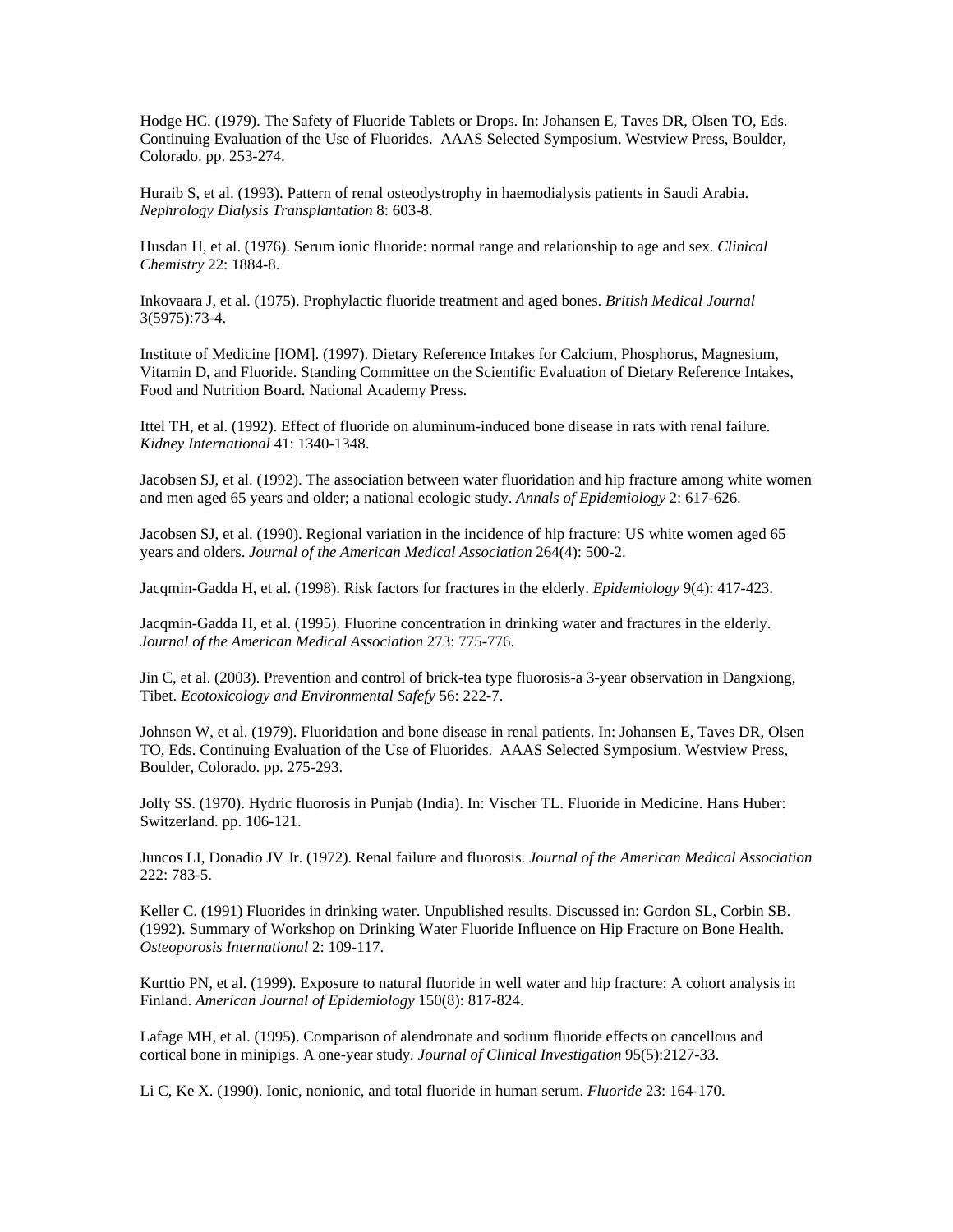Li CS, et al. (1986). Relationships between ionic fluoride, total fluoride, calcium, phosphorus, and magnesium in serum of fluorosis patients. *Fluoride* 19: 184-187.

Li Y, et al. (2001). Effect of long-term exposure to fluoride in drinking water on risks of bone fractures. *Journal of Bone and Mineral Research* 16(5):932-9.

Liteplo RG, et al. (1994). Inorganic fluoride: Evaluation of risks to health from environmental exposure in Canada. *Journal of Environmental Science and Health. Part C, Environmental Carcinogenesis & Ecotoxicology Reviews* 12: 327-344.

May DS, Wilson MG. (1992). Hip fractures in relation to water fluoridation: an ecologic analysis. Unpublished results. Discussed in: Gordon SL, Corbin SB. (1992). Summary of Workshop on Drinking Water Fluoride Influence on Hip Fracture on Bone Health. *Osteoporosis International* 2: 109-117.

Mosekilde L, et al. (1987). Compressive strength, ash weight, and volume of vertebral trabecular bone in experimental fluorosis in pigs. *Calcified Tissue Research* 40: 318-322.

National Institute for Public Health and Environmental Protection [NIPHEP]. (1989). Integrated criteria document fluorides. Report No 758474010. The Netherlands.

National Research Council [NRC]. (1993). Health effects of ingested fluoride. Report of the Subcommittee on Health Effects of Ingested Fluoride. National Academy Press, Washington, DC.

National Toxicology Program [NTP] (1990). Toxicology and Carcinogenesis Studies of Sodium Fluoride in F344/N Rats and B6C3f1 Mice. Technical report Series No. 393. NIH Publ. No 91-2848. National Institute of Environmental Health Sciences, Research Triangle Park, N.C.

Ng AHM, et al. (2004). Association between fluoride, magnesium, aluminum and bone quality in renal osteodystrophy. *Bone* (in press).

Orcel P, et al. (1990). Stress fractures of the lower limbs in osteoporotic patients treated with fluoride. *Journal of Bone and Mineral Research* 5(Suppl 1): S191-4.

Pak CY. (1989). Fluoride and osteoporosis*. Proceedings of the Society for Experimental Biology and Medicine* 191: 278-86.

Phipps KR, et al. (2000). Community water fluoridation, bone mineral density and fractures: prospective study of effects in older women. *British Medical Journal* 321: 860-4.

Phipps KR, Burt BA. (1990). Water-borne fluoride and cortical bone mass: A comparison of two communities. *Journal of Dental Research* 69: 1256-1260.

Public Health Service [PHS]. (1991). Review of fluoride: benefits and risks. Report of the Ad Hoc Subcommittee on Fluoride. Washington, DC.

Roholm K. (1937). Fluoride intoxication: a clinical-hygienic study with a review of the literature and some experimental investigations. London: H.K. Lewis Ltd.

Sauerbrunn BJ, et al. (1965). Chronic fluoride intoxication with fluorotic radiculomyelopathy. *Annals of Internal Medicine* 63: 1074-1078.

Savas S, et al. (2001). Endemic fluorosis in Turkish patients: relationship with knee osteoarthritis. *Rheumatology International* 21: 30-5.

Siddiqui AH. (1970). Neurological complications of skeletal fluorosis with special reference to lesions in the cervical region. *Fluoride* 3: 91-96.